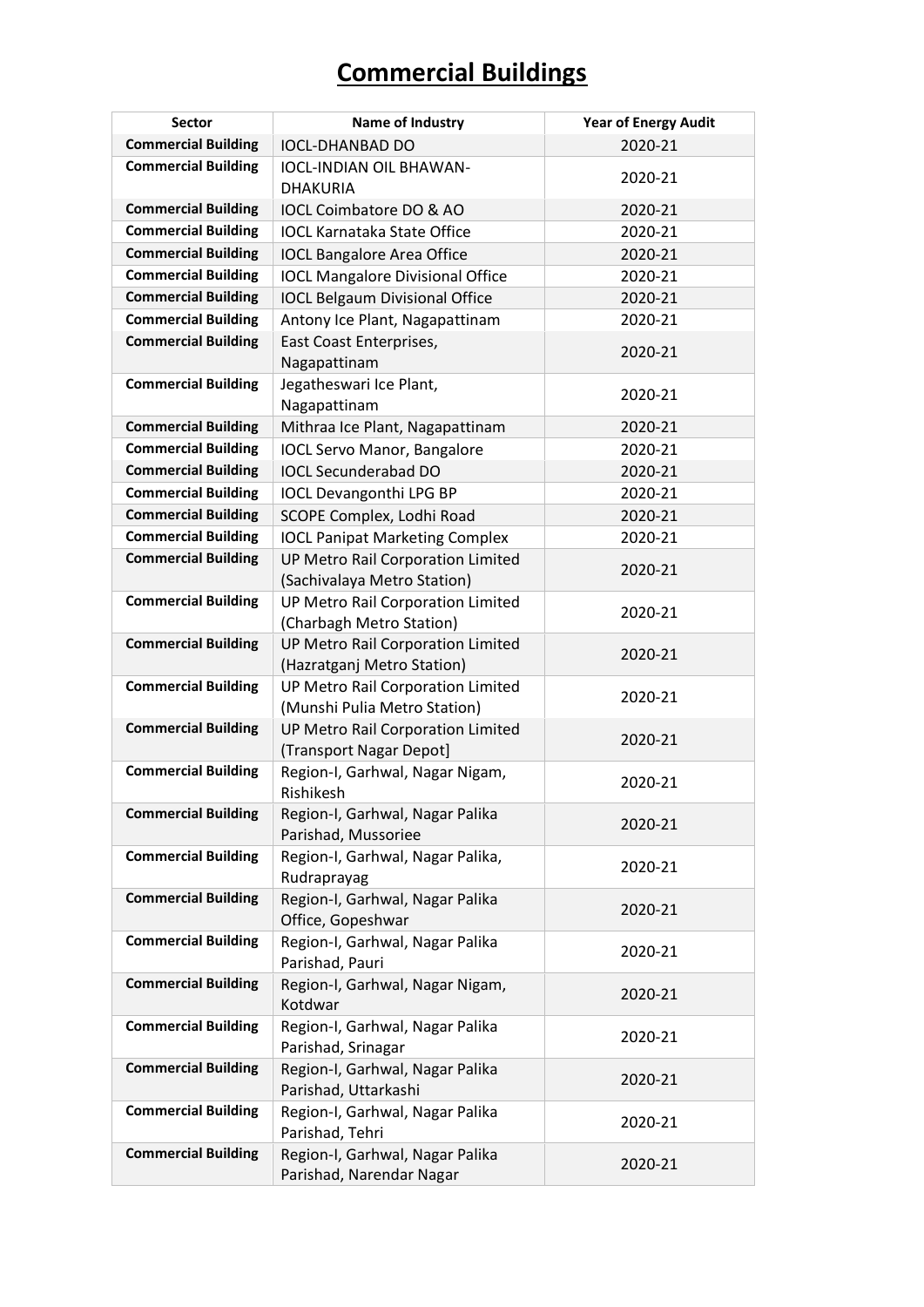| <b>Sector</b>              | Name of Industry                                                                                            | <b>Year of Energy Audit</b> |
|----------------------------|-------------------------------------------------------------------------------------------------------------|-----------------------------|
| <b>Commercial Building</b> | Region-I, Garhwal, Nagar Palika                                                                             | 2020-21                     |
|                            | Parishad, Muni Ki Reti                                                                                      |                             |
| <b>Commercial Building</b> | <b>IOCL-DHANBAD DO</b>                                                                                      | 2020-21                     |
| <b>Commercial Building</b> | <b>IOCL-INDIAN OIL BHAWAN-</b><br><b>DHAKURIA</b>                                                           | 2020-21                     |
| <b>Commercial Building</b> | IOCL Coimbatore DO & AO                                                                                     | 2020-21                     |
| <b>Commercial Building</b> | <b>IOCL Karnataka State Office</b>                                                                          | 2020-21                     |
| <b>Commercial Building</b> | <b>IOCL Bangalore Area Office</b>                                                                           | 2020-21                     |
| <b>Commercial Building</b> | <b>IOCL Mangalore Divisional Office</b>                                                                     | 2020-21                     |
| <b>Commercial Building</b> | <b>IOCL Belgaum Divisional Office</b>                                                                       | 2020-21                     |
| <b>Commercial Building</b> | OIL Office Building Rajasthan                                                                               | 2019-20                     |
| <b>Commercial Building</b> | Jesus and Marry College                                                                                     | 2019-20                     |
| <b>Commercial Building</b> | <b>IOCL-TINSUKIA DIVISIONAL OFFICE</b>                                                                      | 2019-20                     |
| <b>Commercial Building</b> | <b>IOCL-DIGBOI MARKETING TERMINAL</b>                                                                       | 2019-20                     |
| <b>Commercial Building</b> | IOCL-AOD STATE OFFICE, NOONMATI                                                                             | 2019-20                     |
| <b>Commercial Building</b> | <b>IOCL-GUWAHATI DIVISIONAL OFFICE</b>                                                                      | 2019-20                     |
| <b>Commercial Building</b> | IOCL-IBP-HOUSE                                                                                              | 2019-20                     |
| <b>Commercial Building</b> | <b>IOCL SAMBALPUR DIVISIONAL OFFICE</b>                                                                     | 2019-20                     |
| <b>Commercial Building</b> | PRASAR BHARATI-DDK-BHAWANIPATNA                                                                             | 2019-20                     |
| <b>Commercial Building</b> | Dayanand College Science, Latur                                                                             | 2019-20                     |
| <b>Commercial Building</b> | Indian Oil Corporation Ltd DO Mumbai                                                                        | 2019-20                     |
| <b>Commercial Building</b> | Indian Oil Corporation Ltd DO Rajkot                                                                        | 2019-20                     |
| <b>Commercial Building</b> | Indian Oil Corporation Ltd DO Pune                                                                          | 2019-20                     |
| <b>Commercial Building</b> | Indian Oil Corporation Ltd AO<br>Aurangabad                                                                 | 2019-20                     |
| <b>Commercial Building</b> | Indian Oil Corporation Ltd DO<br>Aurangabad                                                                 | 2019-20                     |
| <b>Commercial Building</b> | Indian Oil Corporation Ltd AO Nagpur                                                                        | 2019-20                     |
| <b>Commercial Building</b> | <b>Gujarat Road And Infrastructure</b><br>company Limited<br>Ahmedabad Mehsana Road Project<br>Adalaj Plaza | 2019-20                     |
| <b>Commercial Building</b> | <b>GRICL Ahmedabad Mehsana Road</b><br>Project Mehasana Plaza                                               | 2019-20                     |
| <b>Commercial Building</b> | <b>GRICL Ahmedabad Mehsana Road</b><br>Project Mehasana Plaza                                               | 2019-20                     |
| <b>Commercial Building</b> | <b>GRICL Ahmedabad Mehsana Road</b><br>Project Mehasana Plaza                                               | 2019-20                     |
| <b>Commercial Building</b> | Gujarat Road And Infrastructure<br>company Limited<br>Vadodara Road Project Vadodara toll<br>Plaza          | 2019-20                     |
| <b>Commercial Building</b> | <b>GRICL Vadodara Halol Road Project</b><br><b>Halol Plaza</b>                                              | 2019-20                     |
| <b>Commercial Building</b> | Energy Audit of Akola Station                                                                               | 2019-20                     |
| <b>Commercial Building</b> | Energy Audit of Amravati Station                                                                            | 2019-20                     |
| <b>Commercial Building</b> | Energy Audit of Badnera Station                                                                             | 2019-20                     |
| <b>Commercial Building</b> | Energy Audit of Bhusawal Station                                                                            | 2019-20                     |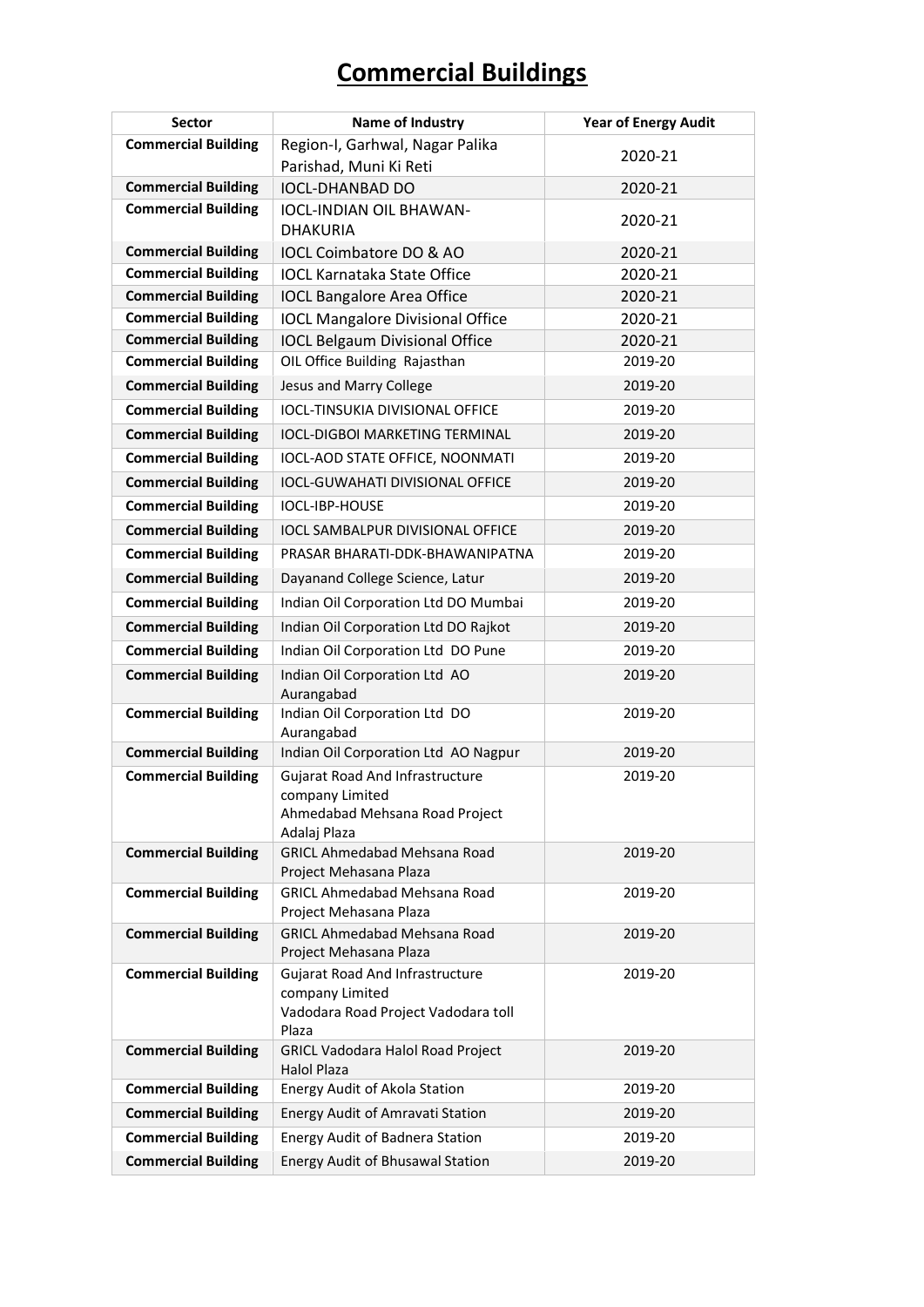| <b>Sector</b>              | Name of Industry                                                | <b>Year of Energy Audit</b> |
|----------------------------|-----------------------------------------------------------------|-----------------------------|
| <b>Commercial Building</b> | Energy Audit of Jalgaon Station                                 | 2019-20                     |
| <b>Commercial Building</b> | <b>Energy Audit of Manmad Station</b>                           | 2019-20                     |
| <b>Commercial Building</b> | Energy Audit of Khandwa Station                                 | 2019-20                     |
| <b>Commercial Building</b> | <b>Energy Audit of Shegaon Station</b>                          | 2019-20                     |
| <b>Commercial Building</b> | <b>Energy Audit of Burhanpur Station</b>                        | 2019-20                     |
| <b>Commercial Building</b> | <b>Energy Audit of Chalisgaon Station</b>                       | 2019-20                     |
| <b>Commercial Building</b> | <b>Energy Audit of Malkapur Station</b>                         | 2019-20                     |
| <b>Commercial Building</b> | DRM Office Nagpur                                               | 2019-20                     |
| <b>Commercial Building</b> | Central Railway Hospital Nagpur                                 | 2019-20                     |
| <b>Commercial Building</b> | Indian Oil Corporation Ltd Pune AO                              | 2019-20                     |
| <b>Commercial Building</b> | <b>RBI BKC</b>                                                  | 2019-20                     |
| <b>Commercial Building</b> | CR Nasik Rly Station                                            | 2019-20                     |
| <b>Commercial Building</b> | <b>IOCL Divisional Office, Warangal</b>                         | 2019-20                     |
| <b>Commercial Building</b> | IOCL, Indian Oil Bhavan, SRO, Chennai                           | 2019-20                     |
| <b>Commercial Building</b> | IOCL Madurai AO / DO Building                                   | 2019-20                     |
| <b>Commercial Building</b> | IOCL DO & Quarters, Mangalore                                   | 2019-20                     |
| <b>Commercial Building</b> | IOCL DO/AO Complex, Teynampet,<br>Chennai                       | 2019-20                     |
| <b>Commercial Building</b> | IOCL KASO, Belgaum DO, Bangalore DO                             | 2019-20                     |
| <b>Commercial Building</b> | <b>CRRI Delhi</b>                                               | 2018-19                     |
| <b>Commercial Building</b> | THDC Limited, Rishikesh                                         | 2018-19                     |
| <b>Commercial Building</b> | Jamia Hamdard, Delhi                                            | 2018-19                     |
| <b>Commercial Building</b> | IOCL-DIVISIONAL OFFICE - DHANBAD                                | 2018-19                     |
| <b>Commercial Building</b> | IOCL-SILIGURI DIVISIONAL OFFICE,<br><b>MATIGARA</b>             | 2018-19                     |
| <b>Commercial Building</b> | <b>IOCL- RANCHI AREA OFFICE</b>                                 | 2018-19                     |
| <b>Commercial Building</b> | IOCL- RANCHI DIVISIONAL OFFICE                                  | 2018-19                     |
| <b>Commercial Building</b> | <b>IOCL-BEGUSARAI DIVISIONAL OFFICE</b>                         | 2018-19                     |
| <b>Commercial Building</b> | IOCL-INDANE AREA OFFICE, PATNA                                  | 2018-19                     |
| <b>Commercial Building</b> | <b>IOCL-SERVO TOWER HOUSING</b><br><b>COMPLEX</b>               | 2018-19                     |
| <b>Commercial Building</b> | IOCL- ULTADANGA HOUSING COMPLEX                                 | 2018-19                     |
| <b>Commercial Building</b> | <b>IOCL-BALLYGUNGE GUEST HOUSE</b>                              | 2018-19                     |
| <b>Commercial Building</b> | IOCL-OSO-ORISSA STATE OFFICE-<br>CHANDRASEKHARPUR               | 2018-19                     |
| <b>Commercial Building</b> | <b>IOCL- NEELKAMAL TRANSIT CAMP</b>                             | 2018-19                     |
| <b>Commercial Building</b> | <b>IOCL-HIMADRI GUEST HOUSE</b>                                 | 2018-19                     |
| <b>Commercial Building</b> | <b>IOCL-RAJHANS GUEST HOUSE</b>                                 | 2018-19                     |
| <b>Commercial Building</b> | A & N ISLAND GOVT. BUILDING- A& N<br>ADMIN BUILDING (RAJ NIWAS) | 2018-19                     |
| <b>Commercial Building</b> | A & N ISLAND GOVT. BUILDING-<br>SECRETARIAT BUILDING            | 2018-19                     |
| <b>Commercial Building</b> | A & N ISLAND GOVT. BUILDING- APWD<br><b>OFFICE</b>              | 2018-19                     |
| <b>Commercial Building</b> | National Centre for Cell Science Pune                           | 2018-19                     |
| <b>Commercial Building</b> | <b>NABARD Pune</b>                                              | 2018-19                     |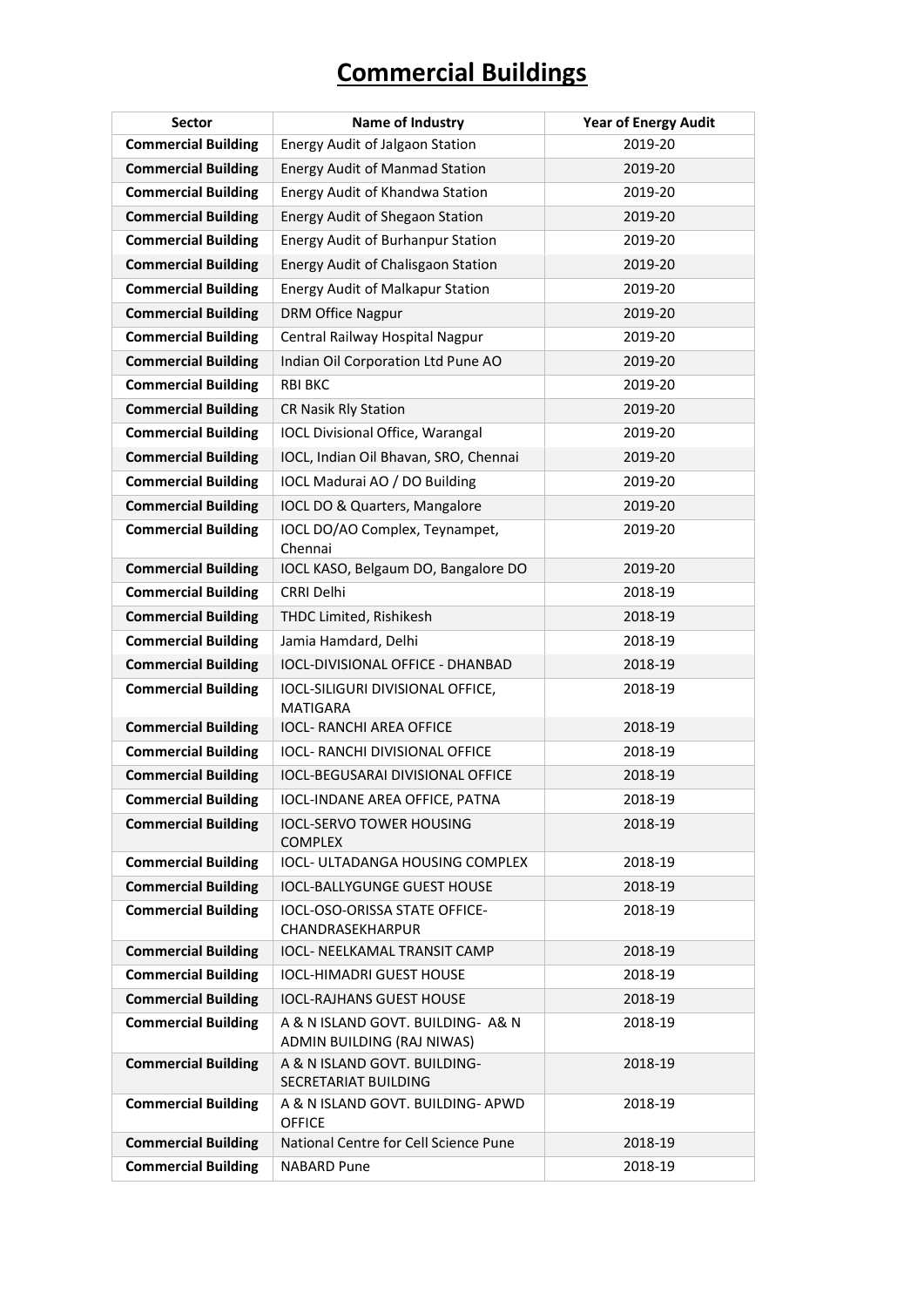| <b>Sector</b>              | Name of Industry                                                             | <b>Year of Energy Audit</b> |
|----------------------------|------------------------------------------------------------------------------|-----------------------------|
| <b>Commercial Building</b> | <b>Versova PVR</b>                                                           | 2018-19                     |
| <b>Commercial Building</b> | <b>PVR Surat</b>                                                             | 2018-19                     |
| <b>Commercial Building</b> | PVR Juhu                                                                     | 2018-19                     |
| <b>Commercial Building</b> | Indian Oil Corporation Limited,<br><b>Ahmedabad Complex</b>                  | 2018-19                     |
| <b>Commercial Building</b> | Reserve Bank of India, Mumbai                                                | 2018-19                     |
| <b>Commercial Building</b> | Walk Thru Audit of Central Laboratary<br>Building of OPaL, Dahej             | 2018-19                     |
| <b>Commercial Building</b> | V.O. Chidambaranar Port Trust,<br>Tuticorin                                  | 2018-19                     |
| <b>Commercial Building</b> | Cochin Shipyard Ltd., Kochi                                                  | 2018-19                     |
| <b>Commercial Building</b> | LPG Equipment Research Centre,<br>Bangalore                                  | 2018-19                     |
| <b>Commercial Building</b> | HPCL, Mysuru LPG receiving station                                           | 2018-19                     |
| <b>Commercial Building</b> | HPCL, Yediyuru LPG Receiving station                                         | 2018-19                     |
| <b>Commercial Building</b> | IOCL Divisional Office, Visakhapatnam                                        | 2018-19                     |
| <b>Commercial Building</b> | EMC, Trivandrum, Mararikulam                                                 | 2018-19                     |
| <b>Commercial Building</b> | <b>PVR Kochi</b>                                                             | 2018-19                     |
| <b>Commercial Building</b> | <b>PVR Bangalore</b>                                                         | 2018-19                     |
| <b>Commercial Building</b> | IOCL State Office, Kochi (KeSO Building,<br>Panampilly)                      | 2018-19                     |
| <b>Commercial Building</b> | Indian Rare Earths Ltd., Chavara, Kollam<br>(HPCL, Cochin)                   | 2018-19                     |
| <b>Commercial Building</b> | IOCL Divisional Office, Trivandrum                                           | 2018-19                     |
| <b>Commercial Building</b> | <b>IOCL Divisional Office, Calicut</b>                                       | 2018-19                     |
| <b>Commercial Building</b> | IOCL Trichy Area & Divisional Office at<br>Triveni                           | 2018-19                     |
| <b>Commercial Building</b> | IOCL Transits & Guest Houses,<br>Bangalore, Karnataka                        | 2018-19                     |
| <b>Commercial Building</b> | <b>IOCL Transits &amp; Guest Houses,</b><br>Mangalore, Karnataka             | 2018-19                     |
| <b>Commercial Building</b> | IOCL Transits & Guest Houses, Belgaum<br>Karnataka                           | 2018-19                     |
| <b>Commercial Building</b> | IOCL Transits & Guest Houses, Bellary,<br>Karnataka                          | 2018-19                     |
| <b>Commercial Building</b> | IOCL Administrative Offices, Mysore DO                                       | 2018-19                     |
| <b>Commercial Building</b> | IOCL Administrative Offices, Bellary DO                                      | 2018-19                     |
| <b>Commercial Building</b> | PVR Cinemas, Vijayawada                                                      | 2018-19                     |
| <b>Commercial Building</b> | IOCL Guest Houses at Adyar, Chennai                                          | 2018-19                     |
| <b>Commercial Building</b> | <b>IOCL Guest Houses at Gopalapuram</b><br>Guest House, Lloyds Road, Chennai | 2018-19                     |
| <b>Commercial Building</b> | <b>IOCL Guest Houses at Anna Nagar</b><br>Chennai                            | 2018-19                     |
| <b>Commercial Building</b> | <b>IOCL Guest Houses at Parsen Guest</b><br>Houses, Chennai                  | 2018-19                     |
| <b>Commercial Building</b> | <b>IOCL Salem Divisional Office</b>                                          | 2018-19                     |
| <b>Commercial Building</b> | BRS Health & Research Institute Pvt.<br>Ltd., Mother & Child Hospital, Udupi | 2018-19                     |
| <b>Commercial Building</b> | Sri Sri Tattva Panchakarma, Bangalore                                        | 2018-19                     |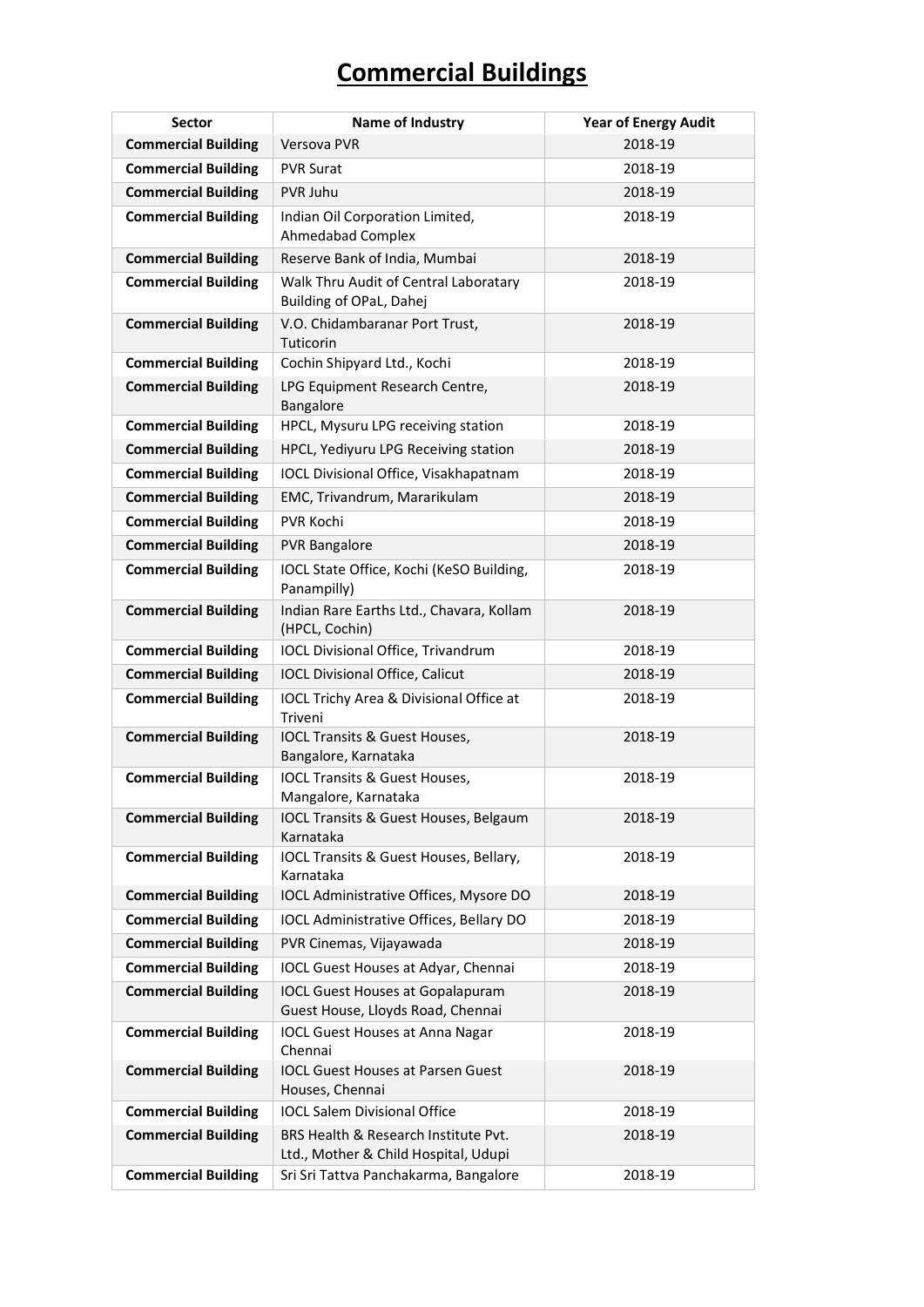| <b>Sector</b>              | Name of Industry                                                      | <b>Year of Energy Audit</b> |
|----------------------------|-----------------------------------------------------------------------|-----------------------------|
| <b>Commercial Building</b> | Sri Sri College of Ayurvedic Science &                                | 2018-19                     |
|                            | Research, Hospital Campus, Bangalore                                  |                             |
| <b>Commercial Building</b> | HOCL Township, Kochi (90% against                                     | 2018-19                     |
|                            | report submission)                                                    |                             |
| <b>Commercial Building</b> | EMC, KSRTC, Konni, Haripad &<br>Kayamkulam                            | 2018-19                     |
| <b>Commercial Building</b> | Ahuja Residency Pvt Ltd, Gurgaon [1) N-                               | 2017-18                     |
|                            | 3/36; 2) JCM 77; 3) Vista Signature 4)                                |                             |
|                            | Vista Woods]                                                          |                             |
| <b>Commercial Building</b> | <b>IICA Building Manesar</b>                                          | 2017-18                     |
| <b>Commercial Building</b> | IOCL-ERPL-GSPL, GUWAHATI HQ-OFFICE<br><b>PREMISES</b>                 | 2017-18                     |
| <b>Commercial Building</b> | IOCL-ERPL-HMRBPL, MOURIGRAM - HQ<br><b>OFFICE PREMISES</b>            | 2017-18                     |
| <b>Commercial Building</b> | IOCL-ERPL-PHBPL, HALDIA-                                              | 2017-18                     |
|                            | <b>ADMINISTRATIVE BUILDING</b>                                        |                             |
| <b>Commercial Building</b> | <b>IOCL-DURGAPUR DIVISIONAL OFFICE</b>                                | 2017-18                     |
| <b>Commercial Building</b> | <b>IOCL-DURGAPUR AREA OFFICE</b>                                      | 2017-18                     |
| <b>Commercial Building</b> | OIL INDIA LIMITED -PIPELINE HQ,<br><b>GUWAHATI</b>                    | 2017-18                     |
| <b>Commercial Building</b> | INDIAN OIL BHAWAN - MD DHAKURIA<br><b>BUILDING</b>                    | 2017-18                     |
| <b>Commercial Building</b> | OIL INDIA LIMITED -R & D COMPLEX,<br><b>DULIAJAN</b>                  | 2017-18                     |
| <b>Commercial Building</b> | PRASAR BHARATI-GUWAHATI<br><b>DOORDARSHAN</b>                         | 2017-18                     |
| <b>Commercial Building</b> | <b>ONGC Ahmedabad Complex (Western</b><br>Sector)                     | 2017-18                     |
| <b>Commercial Building</b> | Sabarmati Sector Of ONGC                                              | 2017-18                     |
| <b>Commercial Building</b> | Eastern Sector Of ONGC                                                | 2017-18                     |
| <b>Commercial Building</b> | <b>IOCL Rajkot DO</b>                                                 | 2017-18                     |
| <b>Commercial Building</b> | <b>IOCL MPSO BHOPAL</b>                                               | 2017-18                     |
| <b>Commercial Building</b> | <b>IOCL Bhopal AO</b>                                                 | 2017-18                     |
| <b>Commercial Building</b> | <b>IOCL Raipur AO</b>                                                 | 2017-18                     |
| <b>Commercial Building</b> | IOCL, Vijayawada Divisional Office and<br>Area Office                 | 2017-18                     |
| <b>Commercial Building</b> | IOCL, Divisional Office, Secunderabad                                 | 2017-18                     |
| <b>Commercial Building</b> | IOCL, Kerala State Office Locations :<br>Kochi Terminal               | 2017-18                     |
| <b>Commercial Building</b> | IOCL, Kozhikode Depot                                                 | 2017-18                     |
| <b>Commercial Building</b> | IOCL, West Island Terminal                                            | 2017-18                     |
| <b>Commercial Building</b> | Dhalavai Patrakali Amman Modern Rice<br>Mill, Virudhunagar            | 2017-18                     |
| <b>Commercial Building</b> | Dr. Reddy's Laboratories Ltd.,<br>Hyderabad                           | 2017-18                     |
| <b>Commercial Building</b> | <b>IOCL Telangana and Andhra Pradesh</b><br>State Office at Hyderabad | 2017-18                     |
| <b>Commercial Building</b> | <b>HPCL- BEGUSARAI RETAIL REGIONAL</b><br><b>OFFICE</b>               | 2016-17                     |
| <b>Commercial Building</b> | <b>IOCL-IBP-HOUSE</b>                                                 | 2016-17                     |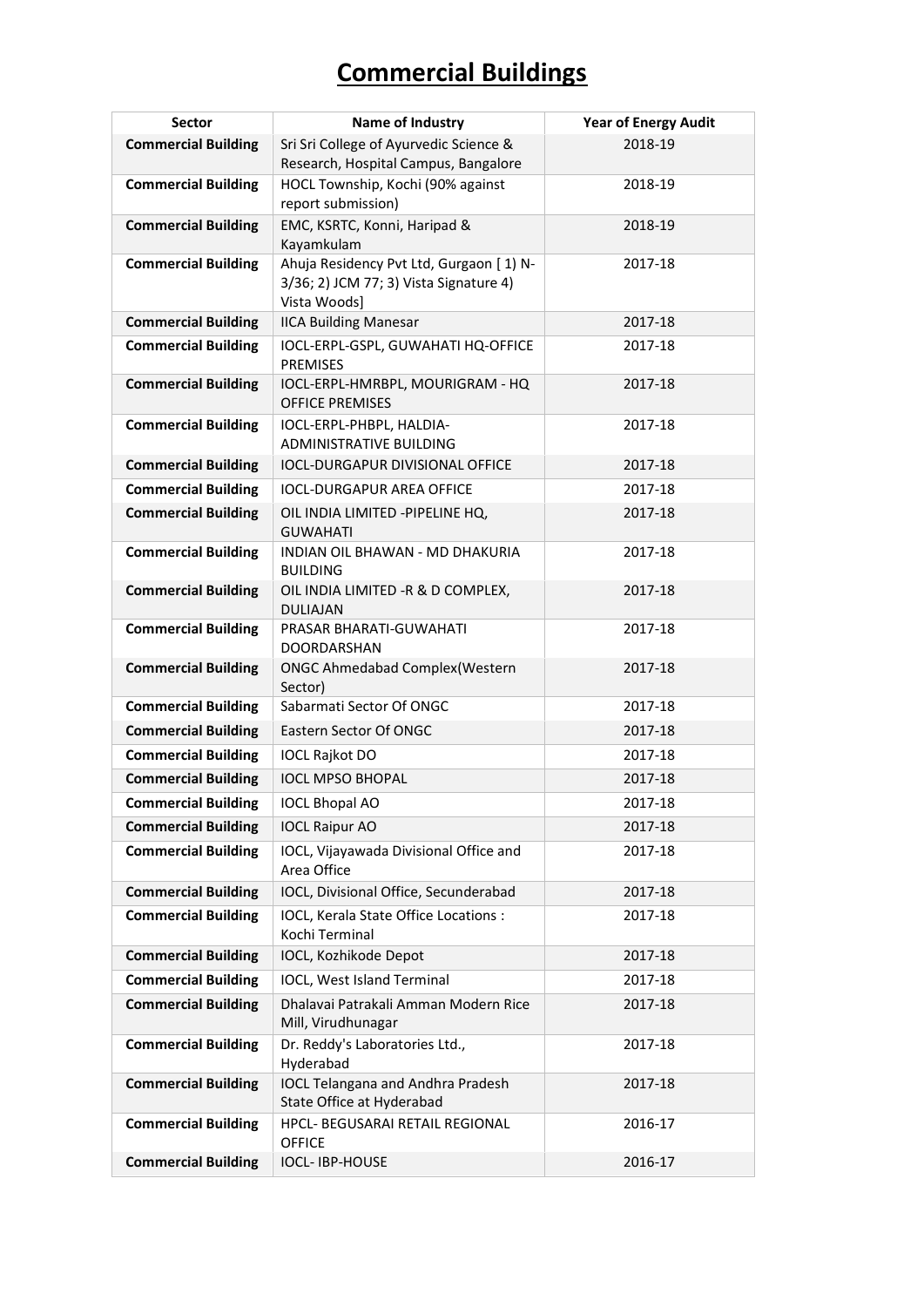| <b>Sector</b>              | Name of Industry                                 | <b>Year of Energy Audit</b> |
|----------------------------|--------------------------------------------------|-----------------------------|
| <b>Commercial Building</b> | <b>IOCL-SILCHAR DO</b>                           | 2016-17                     |
| <b>Commercial Building</b> | <b>HPCL-PATNA RETAIL REGIONAL OFFICE</b>         | 2016-17                     |
| <b>Commercial Building</b> | HPCL-PATNA LPG REGIONAL OFFICE                   | 2016-17                     |
| <b>Commercial Building</b> | <b>IOCL- BIHAR STATE OFFICE</b>                  | 2016-17                     |
| <b>Commercial Building</b> | IOCL-AOD- STATE OFFICE, NOONMATI                 | 2016-17                     |
| <b>Commercial Building</b> | HPCL-GM OFFICE-EAST ZONE, KOLKATA                | 2016-17                     |
| <b>Commercial Building</b> | <b>HPCL-RANCHI RO</b>                            | 2016-17                     |
| <b>Commercial Building</b> | HPCL-GUWAHATI RETAIL REGIONAL<br><b>OFFICE</b>   | 2016-17                     |
| <b>Commercial Building</b> | <b>HPCL-DURGAPUR RO</b>                          | 2016-17                     |
| <b>Commercial Building</b> | <b>HPCL-BHUBANESWAR RETAIL OFFICE</b>            | 2016-17                     |
| <b>Commercial Building</b> | <b>HPCL- KOLKATA RO</b>                          | 2016-17                     |
| <b>Commercial Building</b> | <b>HPCL-SAMBALPUR RRO</b>                        | 2016-17                     |
| <b>Commercial Building</b> | Kokan Railway Ho                                 | 2016-17                     |
| <b>Commercial Building</b> | Kokan Railway Vihar                              | 2016-17                     |
| <b>Commercial Building</b> | Kokan Railway Guest House                        | 2016-17                     |
| <b>Commercial Building</b> | <b>IOCL Mumbai DO</b>                            | 2016-17                     |
| <b>Commercial Building</b> | <b>IOCL Pune DO</b>                              | 2016-17                     |
| <b>Commercial Building</b> | <b>IOCL Nagpur DO</b>                            | 2016-17                     |
| <b>Commercial Building</b> | <b>IOCL Aurangabad DO</b>                        | 2016-17                     |
| <b>Commercial Building</b> | HPCL, West Zone Office, Byculla                  | 2016-17                     |
| <b>Commercial Building</b> | DOORDARSHAN KENDRA - GANGTOK                     | 2015-16                     |
| <b>Commercial Building</b> | IOCL-BSO-MUZAFFARPUR DIVISIONAL<br><b>OFFICE</b> | 2015-16                     |
| <b>Commercial Building</b> | IOCL-BSO-BEGUSARAI DIVISIONAL<br><b>OFFICE</b>   | 2015-16                     |
| <b>Commercial Building</b> | IOCL-BSO-DIVISIONAL OFFICE -PATNA                | 2015-16                     |
| <b>Commercial Building</b> | <b>IOCL-BSO-AREA OFFICE -PATNA</b>               | 2015-16                     |
| <b>Commercial Building</b> | Doordarshan Kendra Bhopal                        | 2015-16                     |
| <b>Commercial Building</b> | GEDA, Police DH & IG Office,<br>Gandhinagar      | 2015-16                     |
| <b>Commercial Building</b> | GEDA, Municipal Corporation,<br>Jamnagar         | 2015-16                     |
| <b>Commercial Building</b> | GEDA, P.D.U Civil Hospital, Rajkot               | 2015-16                     |
| <b>Commercial Building</b> | Bank of Baroda, Andheri(E)                       | 2015-16                     |
| <b>Commercial Building</b> | Bank of Baroda, Kandivali, Ak                    | 2015-16                     |
| <b>Commercial Building</b> | Prasar Bharti, Aurangabad                        | 2015-16                     |
| <b>Commercial Building</b> | IOCL, Indore DO                                  | 2015-16                     |
| <b>Commercial Building</b> | IOCL, Jabbalpur DO                               | 2015-16                     |
| <b>Commercial Building</b> | IOCL, Gwalior AO                                 | 2015-16                     |
| <b>Commercial Building</b> | IOCL, Pune AO                                    | 2015-16                     |
| <b>Commercial Building</b> | Khaperkheda Vidya Mandir                         | 2015-16                     |
| <b>Commercial Building</b> | Koradi Pragatik School                           | 2015-16                     |
| <b>Commercial Building</b> | <b>RBI AMAR BUIlding</b>                         | 2015-16                     |
| <b>Commercial Building</b> | RBI, Main and Admin Building                     | 2015-16                     |
| <b>Commercial Building</b> | CAB, RBI, PUNE                                   | 2015-16                     |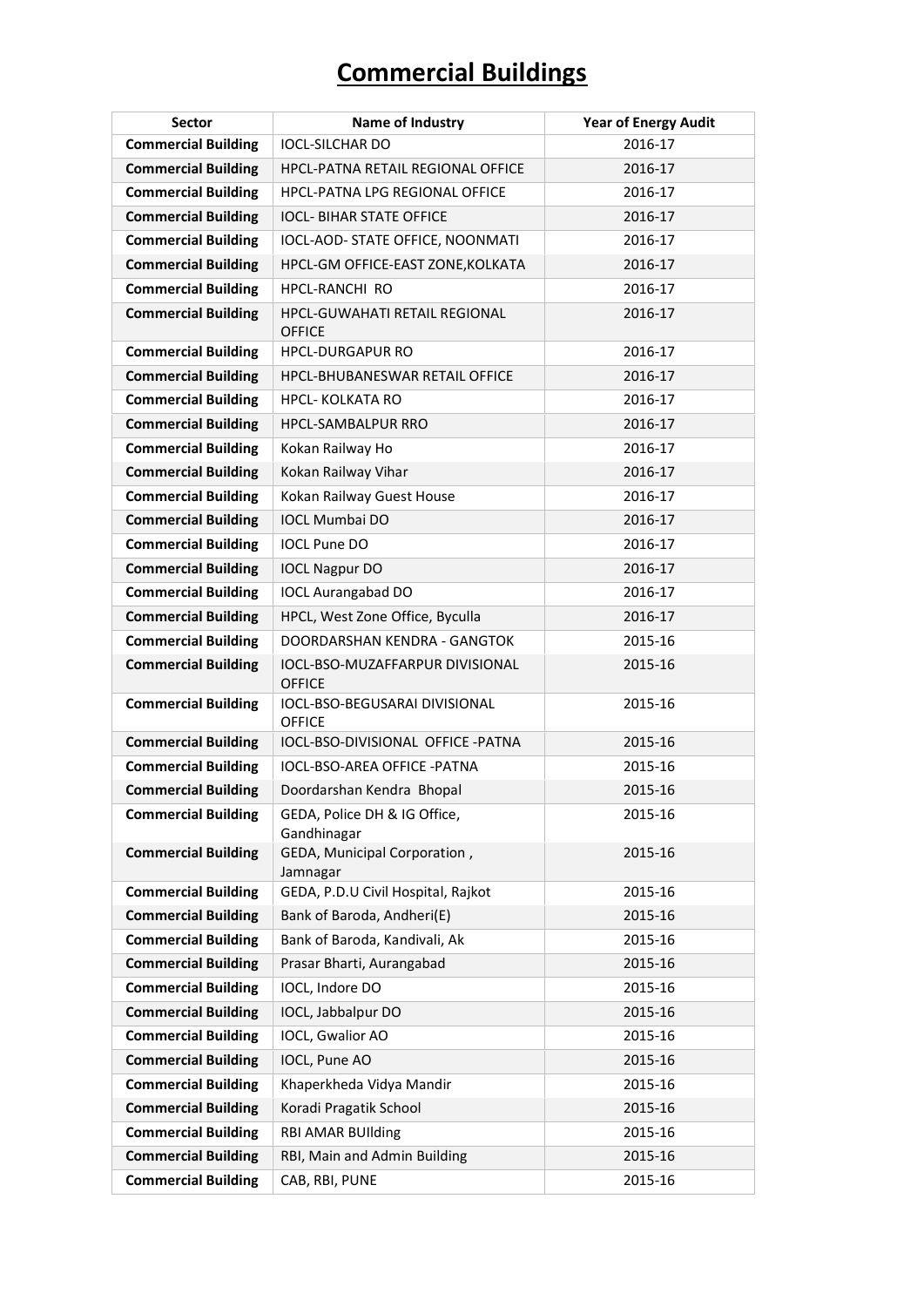| <b>Sector</b>              | Name of Industry                                                                                                          | <b>Year of Energy Audit</b> |
|----------------------------|---------------------------------------------------------------------------------------------------------------------------|-----------------------------|
| <b>Commercial Building</b> | kadriya School, hasanbag, nagpur                                                                                          | 2015-16                     |
| <b>Commercial Building</b> | <b>MSTC LTD</b>                                                                                                           | 2015-16                     |
| <b>Commercial Building</b> | <b>Hyatt Regency</b>                                                                                                      | 2015-16                     |
| <b>Commercial Building</b> | <b>Vizag Public Library</b>                                                                                               | 2015-16                     |
| <b>Commercial Building</b> | IOCL Guest House, Parsen Chennai                                                                                          | 2015-16                     |
| <b>Commercial Building</b> | <b>IOCL Guest House Annanagar Chennai</b>                                                                                 | 2015-16                     |
| <b>Commercial Building</b> | KTDC, Alappuzha                                                                                                           | 2015-16                     |
| <b>Commercial Building</b> | KTDC, Chenganacherry                                                                                                      | 2015-16                     |
| <b>Commercial Building</b> | KTDC, Guruvayoor                                                                                                          | 2015-16                     |
| <b>Commercial Building</b> | KTDC, Kannur                                                                                                              | 2015-16                     |
| <b>Commercial Building</b> | KTDC, Trichur                                                                                                             | 2015-16                     |
| <b>Commercial Building</b> | KTDC, Tamarind Kondothy                                                                                                   | 2015-16                     |
| <b>Commercial Building</b> | SBI Chennai                                                                                                               | 2015-16                     |
| <b>Commercial Building</b> | <b>BHEL EPD, Bangalore</b>                                                                                                | 2015-16                     |
| <b>Commercial Building</b> | BMC, Pulluvazhi                                                                                                           | 2015-16                     |
| <b>Commercial Building</b> | BMC, Palayamparambu                                                                                                       | 2015-16                     |
| <b>Commercial Building</b> | BMC, Poothrikka                                                                                                           | 2015-16                     |
| <b>Commercial Building</b> | BMC, Koodalappadu                                                                                                         | 2015-16                     |
| <b>Commercial Building</b> | BMC, Kuttichira                                                                                                           | 2015-16                     |
| <b>Commercial Building</b> | BMC, Sreemoolanagaram                                                                                                     | 2015-16                     |
| <b>Commercial Building</b> | BMC, Irumpupalam                                                                                                          | 2015-16                     |
| <b>Commercial Building</b> | BMC, Thommakuthu                                                                                                          | 2015-16                     |
| <b>Commercial Building</b> | BMC, Kodikkulam                                                                                                           | 2015-16                     |
| <b>Commercial Building</b> | BMC, Padamugham                                                                                                           | 2015-16                     |
| <b>Commercial Building</b> | NSFDC, Delhi                                                                                                              | 2014-15                     |
| <b>Commercial Building</b> | BPCL, CR&DC Centre + ECE House                                                                                            | 2014-15                     |
| <b>Commercial Building</b> | BPCL, NR Office Building, Noida                                                                                           | 2014-15                     |
| <b>Commercial Building</b> | DDA, Siri Fort Sports Complex [Training<br>Venue and Stadium for Badminton and<br><b>Squash Court (Competition Venue)</b> | 2014-15                     |
| <b>Commercial Building</b> | <b>IOCL UPSO-II Office</b>                                                                                                | 2014-15                     |
| <b>Commercial Building</b> | IOCL, Hissar DO                                                                                                           | 2014-15                     |
| <b>Commercial Building</b> | Purvanchal Vidyut Vitaran Nigam<br>Limited, PVVNL                                                                         | 2014-15                     |
| <b>Commercial Building</b> | <b>THDC India Limited</b>                                                                                                 | 2014-15                     |
| <b>Commercial Building</b> | SDA-ODISHA: STL BUILDING                                                                                                  | 2014-15                     |
| <b>Commercial Building</b> | SDA-ODISHA: SDA BUILDING                                                                                                  | 2014-15                     |
| <b>Commercial Building</b> | IOCL- LUBE BLENDING PLANT,<br><b>PAHARPUR</b>                                                                             | 2014-15                     |
| <b>Commercial Building</b> | <b>IOCL-OSO BUILDING</b>                                                                                                  | 2014-15                     |
| <b>Commercial Building</b> | <b>IOCL-BEGUSARAI AREA OFFICE</b>                                                                                         | 2014-15                     |
| <b>Commercial Building</b> | Film Division, Mumbai                                                                                                     | 2014-15                     |
| <b>Commercial Building</b> | HPCL, Chembur Housing Complex,<br>Mumbai                                                                                  | 2014-15                     |
| <b>Commercial Building</b> | Doordarshan High Power Transimitter,<br>Jalgaon                                                                           | 2014-15                     |